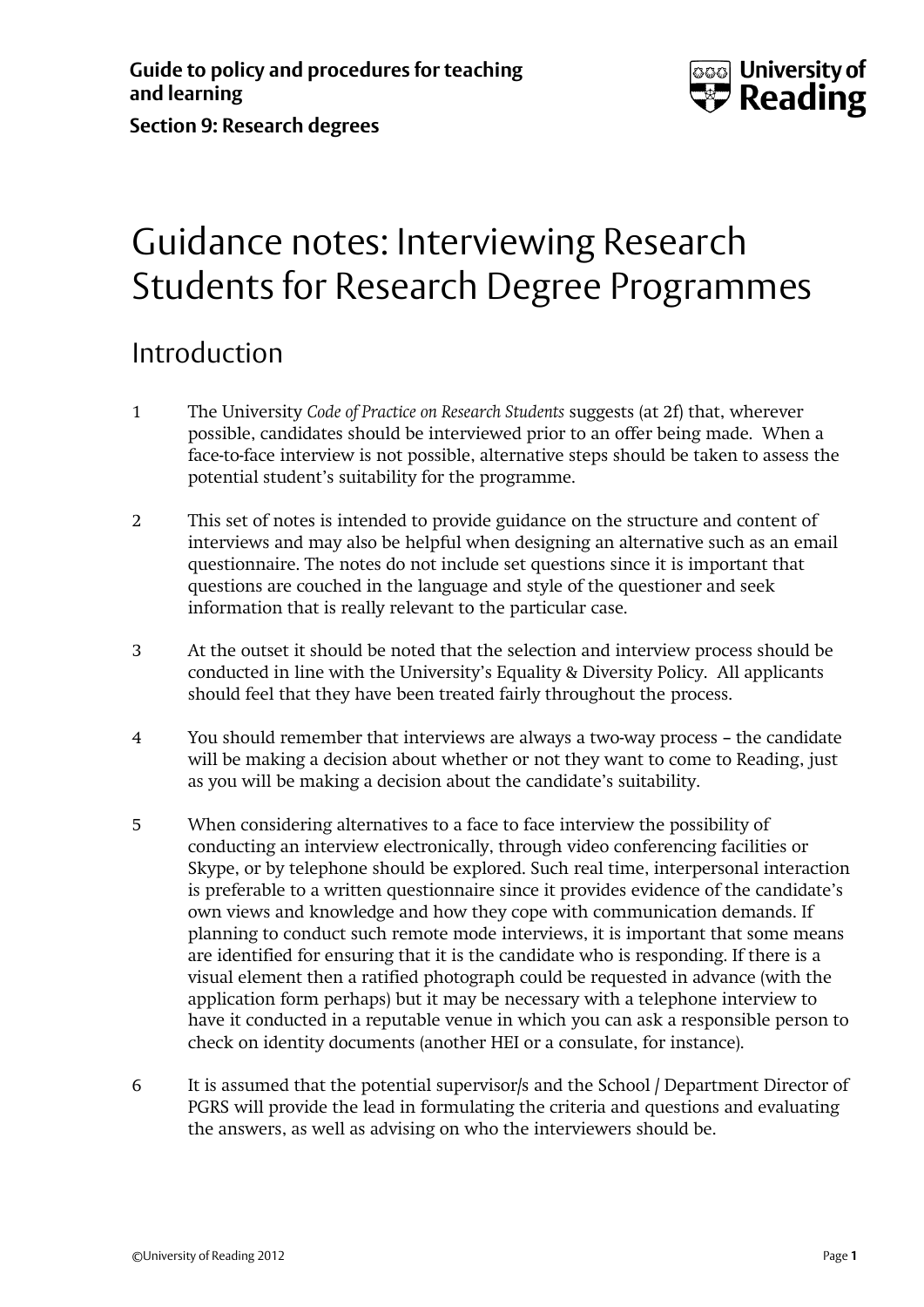7 It should be remembered that research students are a long-term and heavy investment; their recruitment and selection therefore requires careful consideration and preparation.

## General Preparation for Interviews

- 8 The normal expectation is that there will be at least two interviewers who will share the questioning and decision-making between them. Gender balance, and how this relates to the candidate's gender, should be taken into account.
- 9 Like most academic tasks, the effectiveness of interviews is dependent on careful preparation, not just of relevant questions but also of an indication of what a reasonable response would be. The main purpose of the interview is to ascertain whether a candidate will be able to complete a research degree successfully in your School with the facilities and training available. Thus, it is critical to consider in advance:
	- What the main and subsidiary criteria are for acceptance (what must the candidate know /be able to do at entry and what would be useful but not essential):
	- What you already know about the candidate (from application forms, references etc) and, of that, what needs to be confirmed or exemplified;
	- How flexible your criteria are (whether, for example, alternative skills/abilities/knowledge could substitute);
	- What mitigating circumstances might be allowed (for instance, would exceptional ability in one area make up for a lack of knowledge elsewhere);
	- What compensatory mechanisms are available (for instance, a short course preor post-registration);
	- How you might best assess the candidate's level of interest in the subject area, their motivation for completing a PhD, and their capacity for independent research.
- 10 The information then provides the basis for your questions, the way they are ordered and for your evaluation of the answers. Questions will differ depending on whether candidates are applying to carry out a specified research project (which is often the case in science based disciplines) or to research a topic of their own choice. Interviewers should agree in advance who will cover which areas, and in which order.
- 11 It can be helpful to prepare in advance a list of the agreed criteria, together with some scoring system that can be used easily and discretely during the interview to indicate how well the candidate has met them. This will allow you to weigh up the positives and negatives more objectively after the interview.
- 12 For students who are applying to carry out a specified project, the preparations are relatively simple in that criteria can be more detailed in relation to the research topic and the person specification. For instance, more information is usually available in advance about the skills and abilities required and support available. For lab based research, or other research requiring specific practical skills, there may be reason to include a practical test or to have information available about what pre-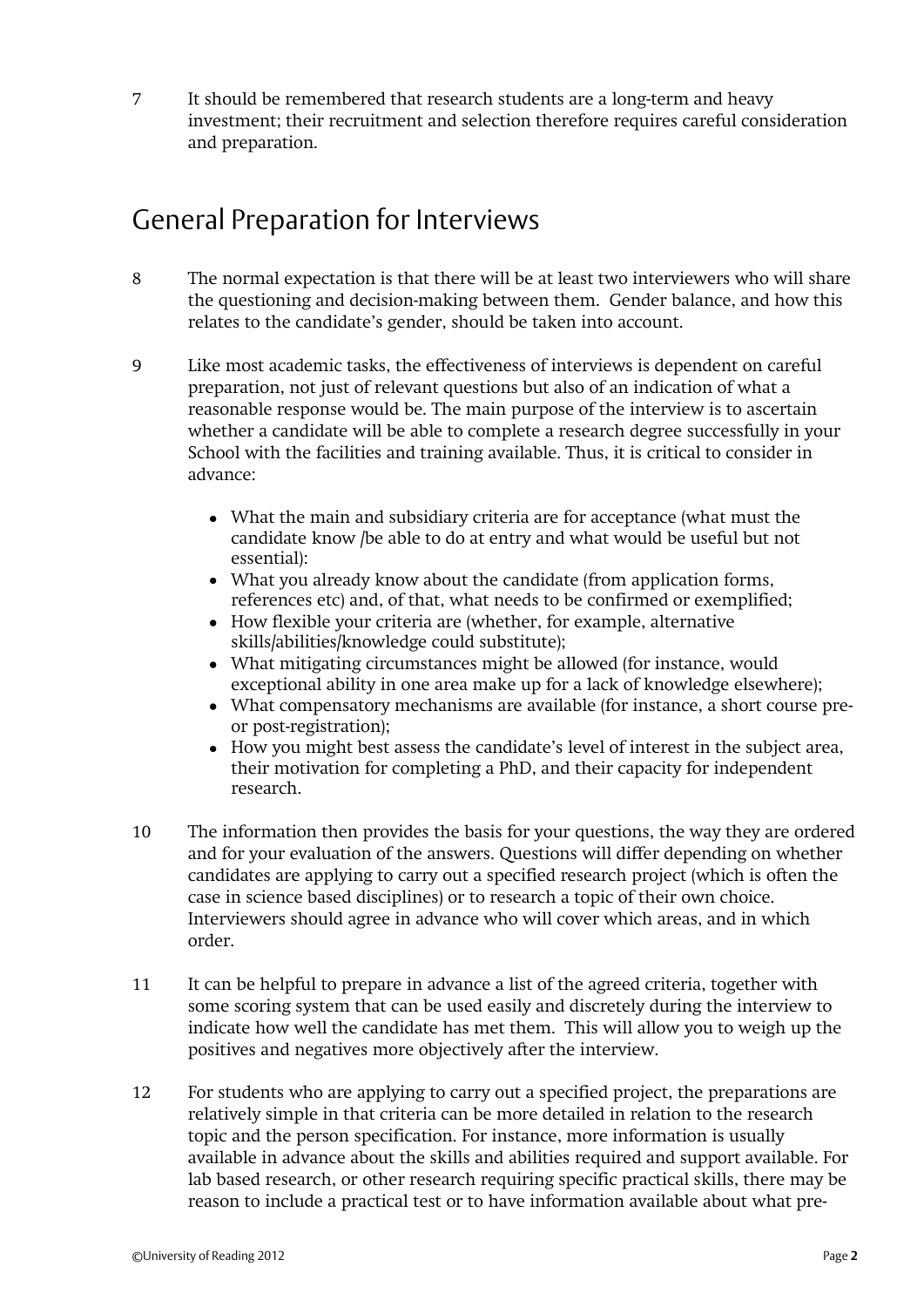courses or parallel training may be required to bring the entry standard up to the required standard. It may well be worth exploring the ways in which the candidate might make their own specific contribution to the project, tailoring it to their specific interests and skills.

13 More preparation may be required for interviews when candidates are applying to carry out their own choice of project since the proposed project area may be one which requires the support of other academic supervisors, who may or may not be willing and able to provide it. It is important to ensure that the necessary supervisory expertise is available, as are the facilities and resources necessary to carry out the project. You also need to be confident that the project is feasible and can be completed within three years of full-time study (or equivalent part-time study).

## The Interview Structure

- 14 In order to help the candidate to respond effectively and to try to establish some rapport, the session should begin with some relatively straight forward questions. For example, initial questions could ask about interesting factual information contained in the application form, as this will allow you to explore in more depth, or elicit examples of, claimed experience and knowledge. Thus, the content of previous courses that led to qualifications can be explored for relevance to the proposed project.
- 15 Next to be addressed might be the criteria you have identified in relation to the proposed project: questions that will provide answers that demonstrate *knowledge and skills information* -what you expect the candidate to know about and be able to do (skills already acquired) in relation to the topic and their qualifications to date. You should also explore their professed *interest* in the topic: why they find it interesting, how it links to their experience and ambitions, what they have done to demonstrate that interest previously or as preparation for the application or interview.
- 16 For many academics, there is an expectation that research students have *personal attributes and attitudes* that are less readily evidenced in a contrived interview situation. These frequently relate to a mix of creativity and independence and to stamina and perseverance. It is possible to ask candidates to provide examples from their life experiences in other contexts that illustrate these qualities but young candidates or those with limited opportunities might be disadvantaged by such questions. An alternative might be to invent a scenario requiring particular qualities for a successful outcome that could reasonably happen during the course of a research project and ask the candidate how they would deal with it.
- 17 It is also useful to ascertain what the candidate knows about the process of obtaining a research degree, what their expectations are about how long it takes and what the criteria are for success. If the notion of undertaking such a degree is more than a whim then they should have already undertaken some investigation of the process but their answers may also contain some misunderstandings that you can correct before either party is too committed.